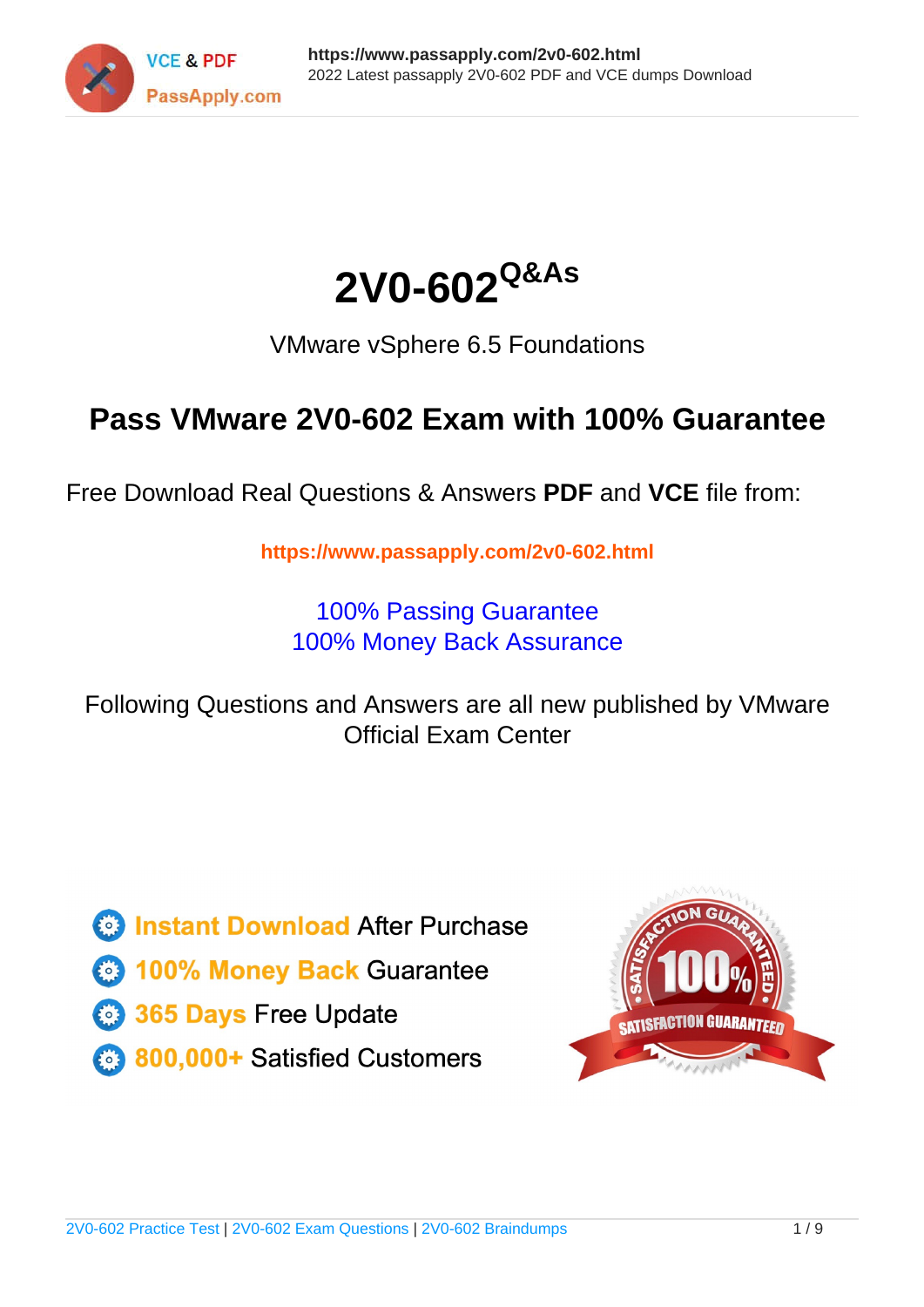

#### **QUESTION 1**

Which three functions are provided by Storage DRS? (Choose three.)

- A. space load balancing among datastores within a datastore cluster
- B. VM disk sizing recommendations for virtual machines in datastores within a datastore cluster
- C. I/O load balancing among datastores within a datastore cluster
- D. snapshot consolidation recommendations among datastores within a datastore cluster
- E. initial placement recommendations for virtual disks based on space and I/O workload

Correct Answer: ACE

#### **QUESTION 2**

An administrator needs to verify that vMotion operations can be performed in a vSphere data center. What round trip time (RTT) latency is the maximum value that will allow vMotion operations to succeed?

- A. 50ms RTT
- B. 100ms RTT
- C. 150ms RTT
- D. 200ms RTT
- Correct Answer: B

#### **QUESTION 3**

Which two options are requirements to perform a migration between vCenter Server instances? (Choose two.)

- A. The vCenter Server servers must be time-synchronized.
- B. The ESXi hosts must be version 5.5 or later.
- C. The vCenter Servers must be version 6.0 or later.
- D. The vCenter Server must be in the same single Sign-On domain.
- E. The ESXi hosts must have vSphere Standard, Advanced, or Enterprise Plus licensing.

Correct Answer: AC

#### **QUESTION 4**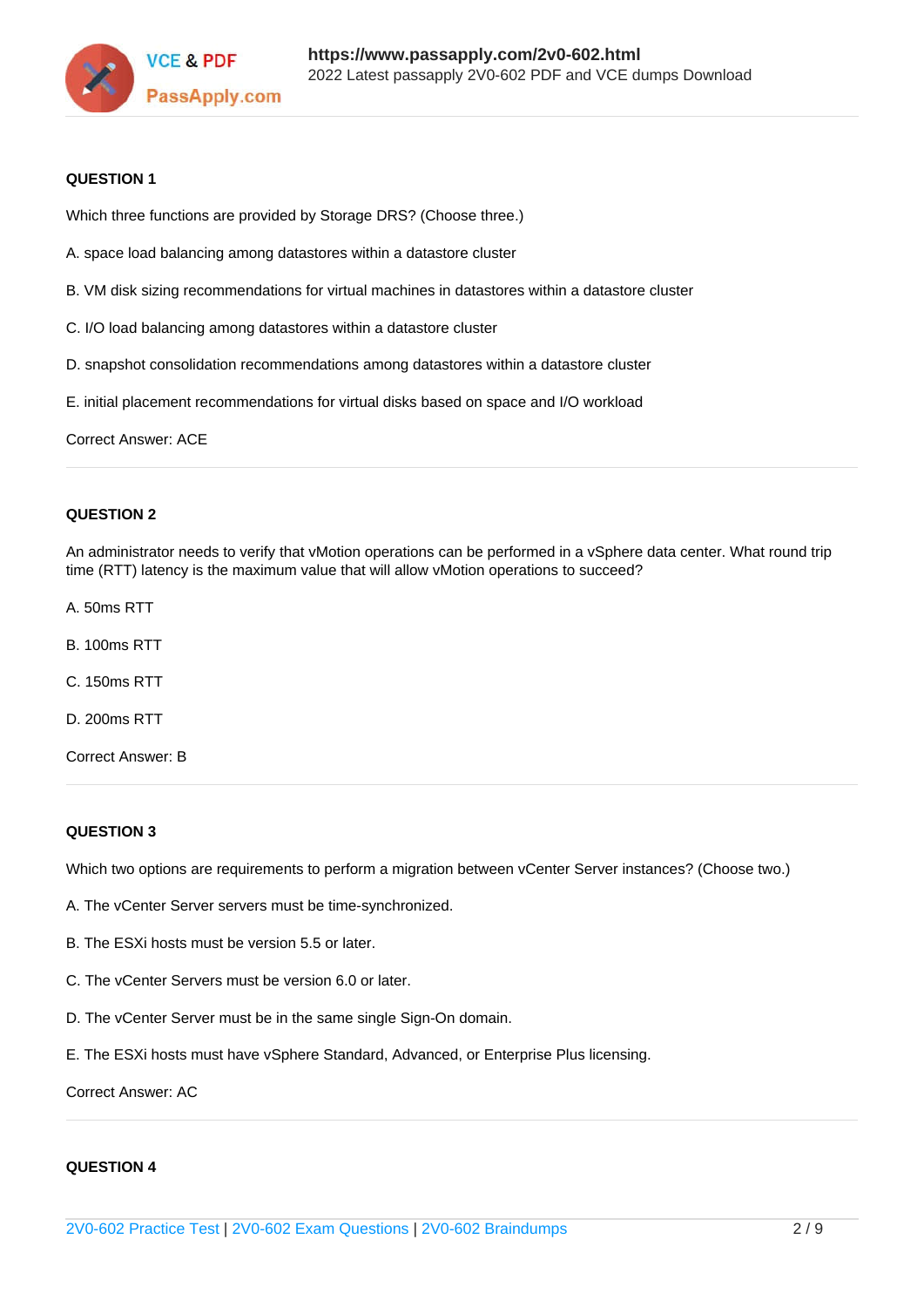

Which two options are valid to create vApp in the vSphere Environment? (Choose two.)

A. Login using vSphere WebClient to the vCenter Server, right click on the standalone ESXi host and select Create new vApp.

B. Login using vSphere Host Client to the ESXi host, right click on the host and select Create new vApp.

C. Login using vSphere C# Client to the ESXi host, right click on the host and select Create new vApp.

D. Login using vSphere WebClient to the vCenter Server, right click on the Cluster and select Create new vApp.

#### Correct Answer: BD

### **QUESTION 5**

What is the effective vSphere licensing level during the 60 day evaluation period?

- A. vSphere Foundation Essentials Plus
- B. vSphere Standard
- C. vSphere Enterprise
- D. vSphere Enterprise Plus

Correct Answer: D

# **QUESTION 6**

What are two possible Startup Actions available to VMs within a vApp? (Choose two.)

A. None

- B. Guest Shutdown
- C. Power Off
- D. Power On

Correct Answer: AD

# **QUESTION 7**

During a new vSphere Distributed Switch configuration, where does the Maximum Transmission Unit (MTU) value get modified?

- A. Uplink Settings
- B. Switch Settings
- C. Portgroup Settings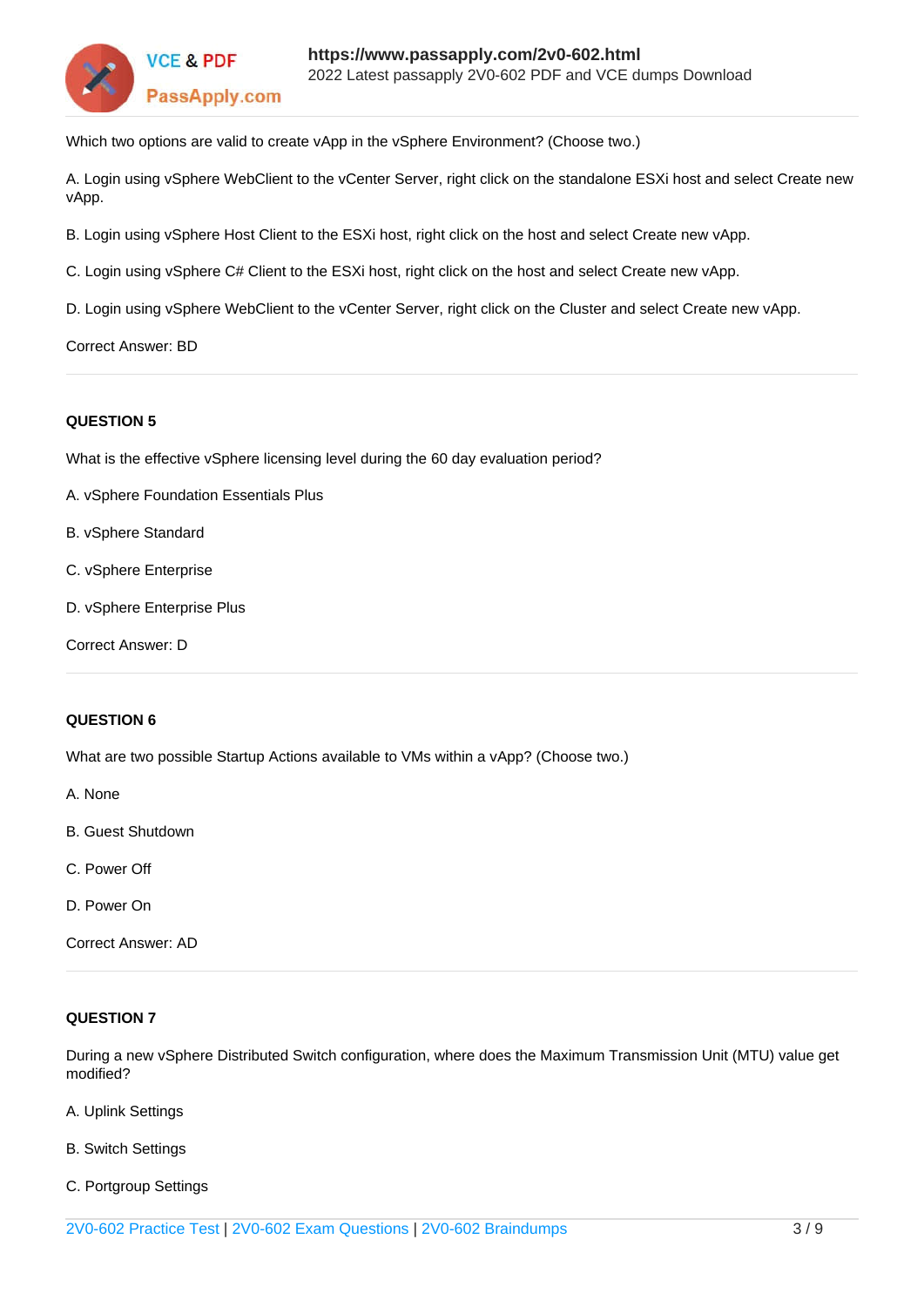

# D. NIC Teaming Settings

#### Correct Answer: B

# **QUESTION 8**

An administrator is configuring the Failover Order option on a vSphere Distributed Switch. Which two options should be used with IP-hash load balancing? (Choose two.)

- A. Active Uplinks
- B. Standby Uplinks
- C. Unused Uplinks
- D. Override Failover Order

Correct Answer: AC

# **QUESTION 9**

Which two SCSI Bus Sharing modes are supported for a virtual SCSI adapter in vSphere 6.5? (Choose two.)

- A. Shared
- B. Dedicated
- C. Physical
- D. Virtual

Correct Answer: CD

#### **QUESTION 10**

Refer to the Exhibit. An administrator is migrating a powered-on virtual machine, as shown in the exhibit.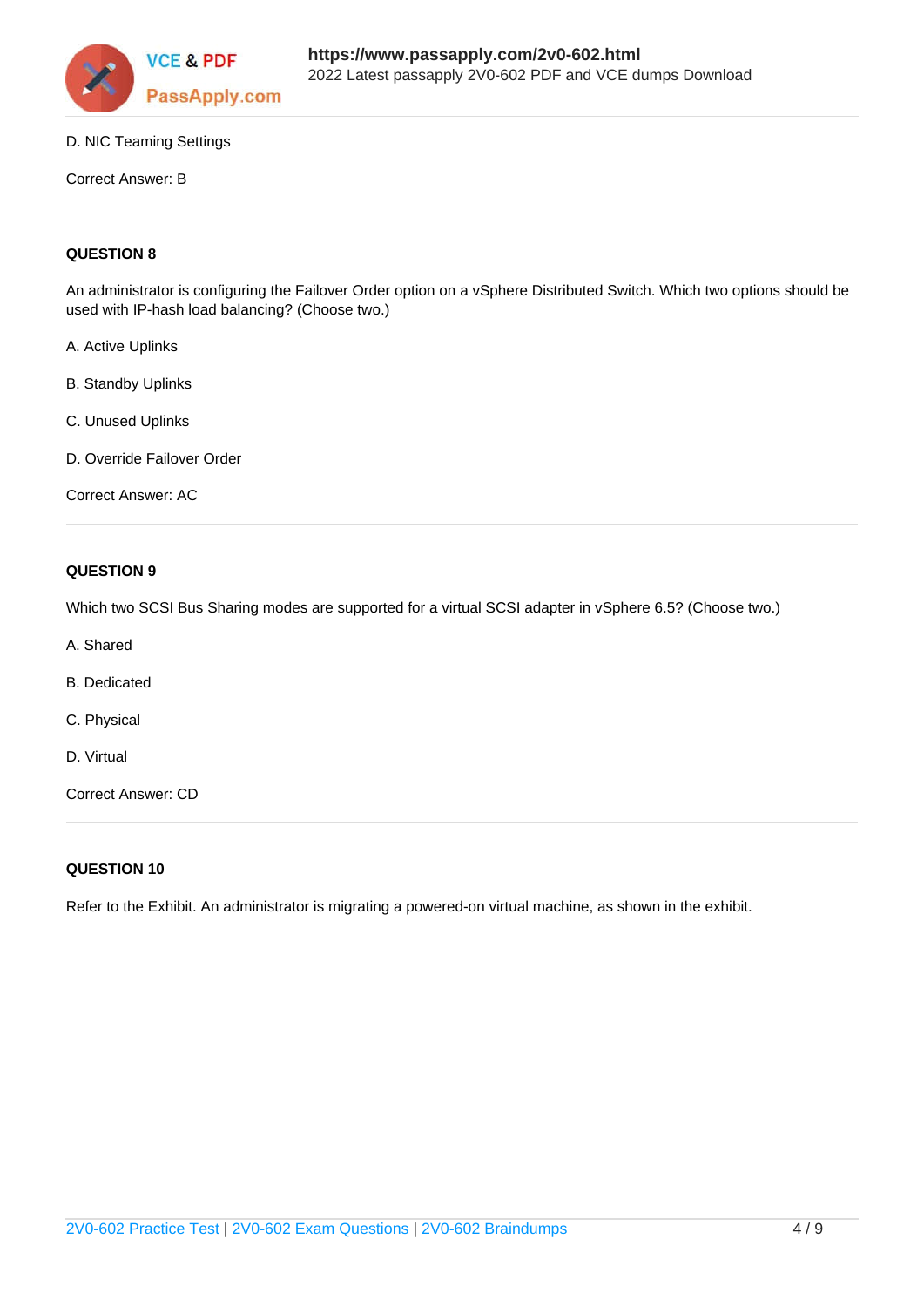

| <b>B</b> jonathanm-win7.vm - Migrate                                                                                                |                                                                                                                                                                                                                                                                                                                                                                                                                                                                                                                                                                                                                                | $2 + 11$               |
|-------------------------------------------------------------------------------------------------------------------------------------|--------------------------------------------------------------------------------------------------------------------------------------------------------------------------------------------------------------------------------------------------------------------------------------------------------------------------------------------------------------------------------------------------------------------------------------------------------------------------------------------------------------------------------------------------------------------------------------------------------------------------------|------------------------|
| 1 Select be migration type<br>2 3 clear a tempute resource<br>3 Select network<br>4 Select vMotion priority<br>5. Ready to complete | Seect the migration type<br>Change the virtual macnines' compute resource, storage, or both. You can also migrate<br>the virtual machines to a virtual data center.<br><b>O</b> Change VM compute resource only<br>Migrate the virtual machines to another rost or clustel<br>Change storage only<br>Migrate the virtual machines' storage to a compatible datasto e or datastore cluster<br>Change both compute resource and storage<br>Migrate the virtual machines to a specific host or cluster and their storage to a<br>specific datastore or datastore cluster<br>Select compute resource first<br>Select storage first |                        |
|                                                                                                                                     | Fight                                                                                                                                                                                                                                                                                                                                                                                                                                                                                                                                                                                                                          | Nex<br>Finish<br>Conce |

Which option should be selected to perform a Storage vMotion of the VM?

- A. Change storage only
- B. Change VM compute resource only
- C. Change both compute resource and storage, changing the compute resource first.
- D. Change both compute resource and storage, changing the storage resource first.

Correct Answer: A

#### **QUESTION 11**

An administrator is evaluating whether to deploy vCenter Server on a Windows server or on a vCenter Server appliance. The administrator has the following requirements:

-A web browser will be utilized to manage the vSphere environment.

-16 ESXi hosts will be deployed.

-Licenses must be shared with a vCenter Server at another site.

 An external Oracle 10g database server will be used to host the vCenter Server database. Why will the administrator need to deploy vCenter Server on a Windows server?

A.

-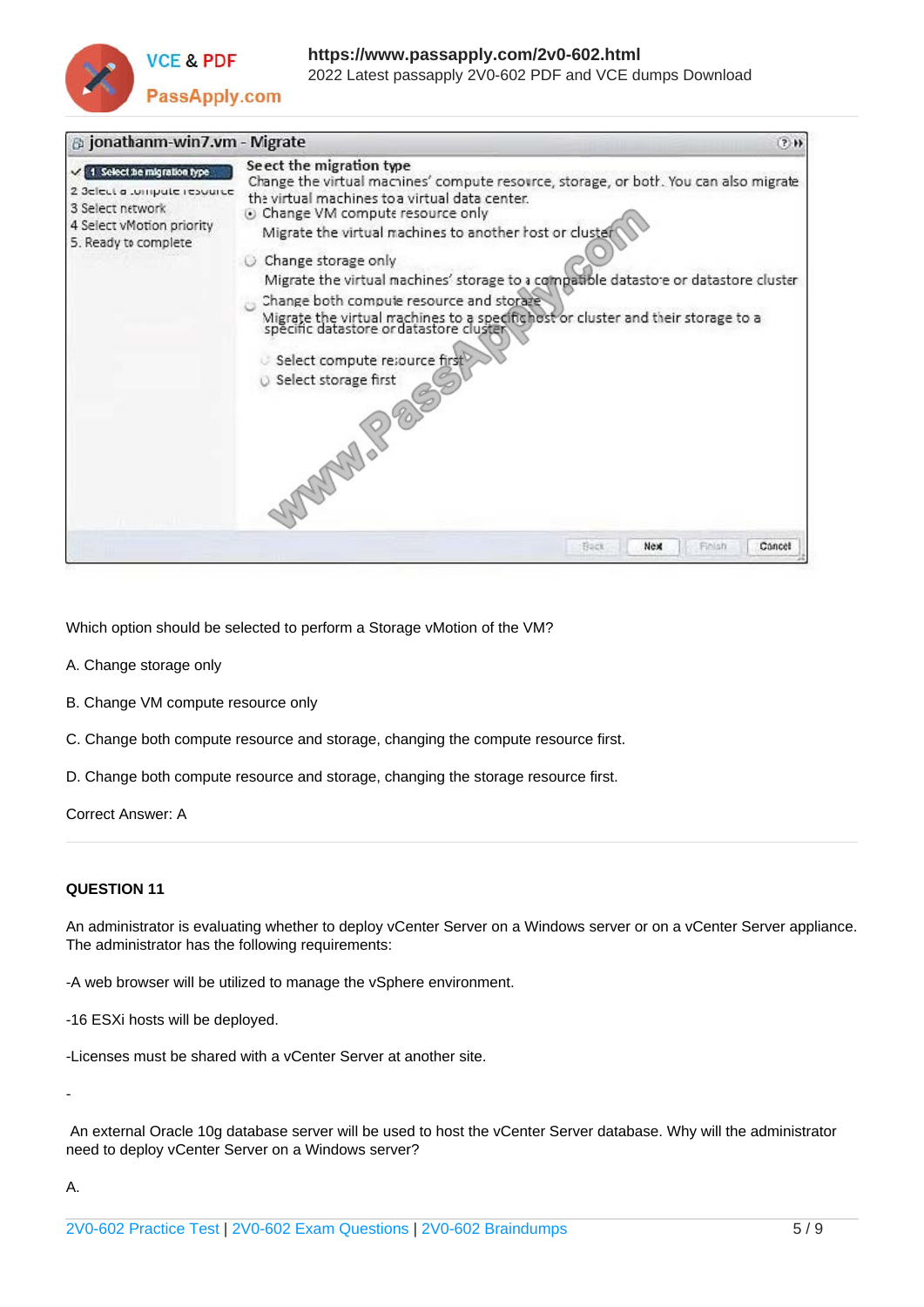

Linked Mode is a requirement for the solution.

B.

Oracle 10g is a requirement for the solution.

C.

The vSphere web client is a requirement for the solution.

D.

Management of more than 5 hosts is a requirement for the solution.

Correct Answer: A

Since licenses will be shared with a vCenter Server at another site, linked mode would be required. Link mode joins multiple vCenter Server sites and allows them to share information.

# **QUESTION 12**

VMware vSphere 6.x provides which three capabilities? (Choose three.)

- A. Data center extension
- B. Manage virtual machines with simple and intuitive tools
- C. Perform live workload migrations
- D. Zero data center clown time
- E. Predictive analytics

Correct Answer: BCE

# **QUESTION 13**

Refer to the Exhibit. An administrator has configured a host profile so that ESXi 6.x hosts will point to the corporate NTP server for time synchronization. The NTP server is located at 10.0.30.213, but time has not been synchronized properly across the ESXi hosts.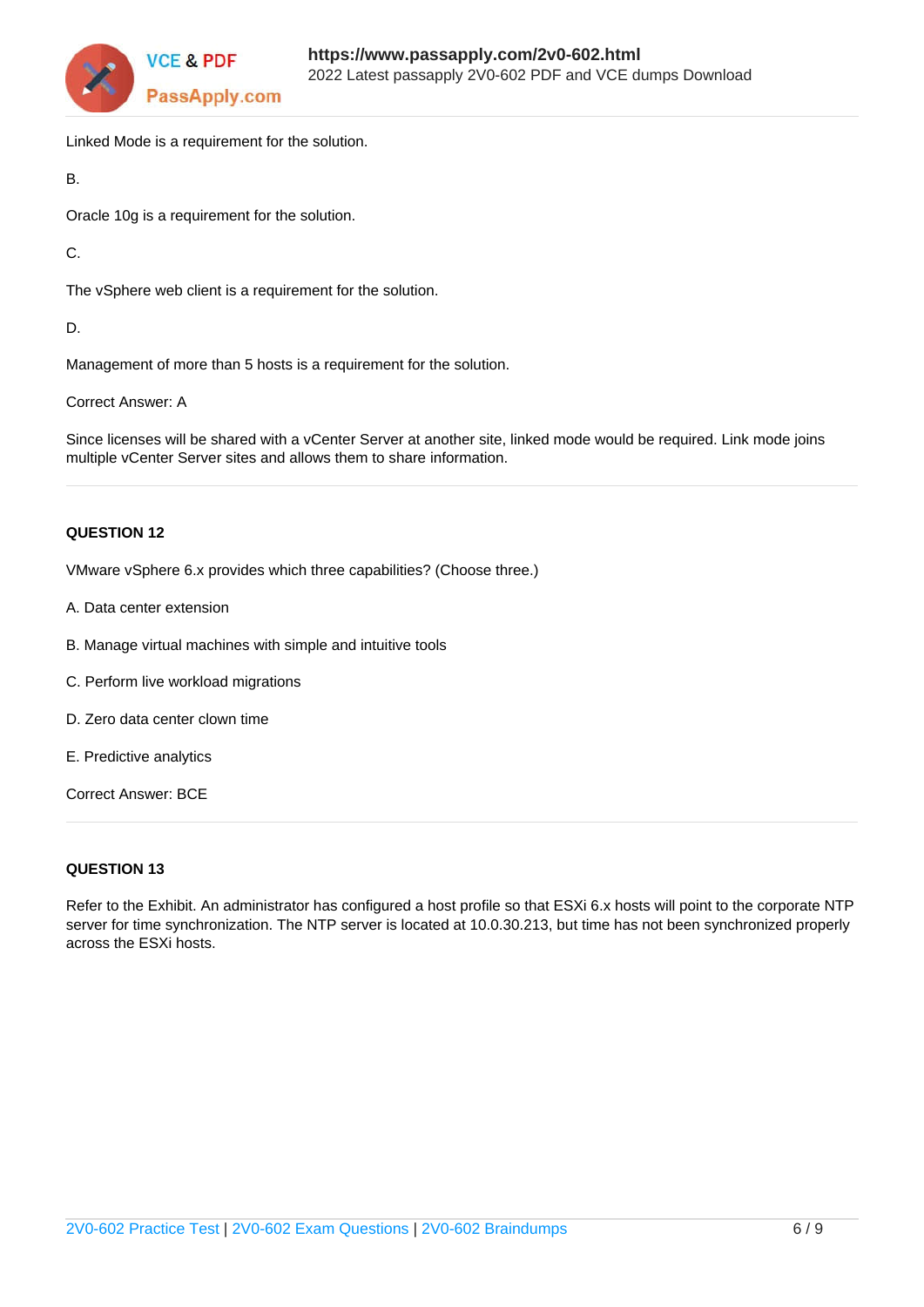

| Host1 - Edit Host Profile |                                                                                                                                                                                                                                                                                                                                                                                                                    |                             |                                                                                                            |                | $(2)$ $\blacktriangleright$ |  |  |  |
|---------------------------|--------------------------------------------------------------------------------------------------------------------------------------------------------------------------------------------------------------------------------------------------------------------------------------------------------------------------------------------------------------------------------------------------------------------|-----------------------------|------------------------------------------------------------------------------------------------------------|----------------|-----------------------------|--|--|--|
| 1 Name and Description    | ÷ X /                                                                                                                                                                                                                                                                                                                                                                                                              | Date and time configuration |                                                                                                            |                |                             |  |  |  |
| 2 Edit Host Profile       | > [7] Advanced Configuration Settings                                                                                                                                                                                                                                                                                                                                                                              | Time settings               | Configure a fixed NTP configuration                                                                        | ۷              |                             |  |  |  |
| 3 Ready to complete       | ▶ √ Gr CIM Indication Subscriptions<br>- General System Settings<br>▶ √ Console Configuration<br>▶ √ Core Dump Configuration                                                                                                                                                                                                                                                                                       |                             | List of him servers.<br>specificd as either IP<br>addresses or fully<br>qualified domain names<br>(FODNs). | 10.0.30.231    |                             |  |  |  |
|                           | Date and Time Configuration<br><b>W</b> F <sub>ig</sub> Date and time configuration<br>Device Alias Configuration<br>Host Cache Configuration<br>▶ √ Rernel Module Configuration<br>> Vill Management Agent Contigur<br>> Vir System Resource Pou Conf<br>▶ V System Swap Configuration<br>▶ V U vFlash Host Swap Cache Co<br>· Viz Networking configuration<br>Security and Services<br>▶ √ Storage configuration | Time zone                   | User must explicitly choose the policy option                                                              |                | ۰                           |  |  |  |
|                           |                                                                                                                                                                                                                                                                                                                                                                                                                    |                             | <b>Back</b>                                                                                                | Next<br>Finish | Cancel                      |  |  |  |

The administrator reviews Host Profile settings as shown in the Exhibit. Which two steps are required to resolve the issue? (Choose two.)

- A. Correct the NTP server IP address.
- B. Check the host for host profile compliance.
- C. Remediate the host based on the updated host profile.
- D. Change the NTP server to the FQDN as IP Addresses are not supported.

Correct Answer: AC

# **QUESTION 14**

An administrator creates an ESXi cluster using vSphere Auto Deploy. The ESXi hosts are configured to get a management IP address from a DHCP server. The administrator needs to troubleshoot the management network on one of the hosts. Which DCUI option should the administrator use to renew the DHCP lease?

- A. Restart Management Network
- B. Restore Network Settings
- C. Test Management Network
- D. Configure Management Network

Correct Answer: A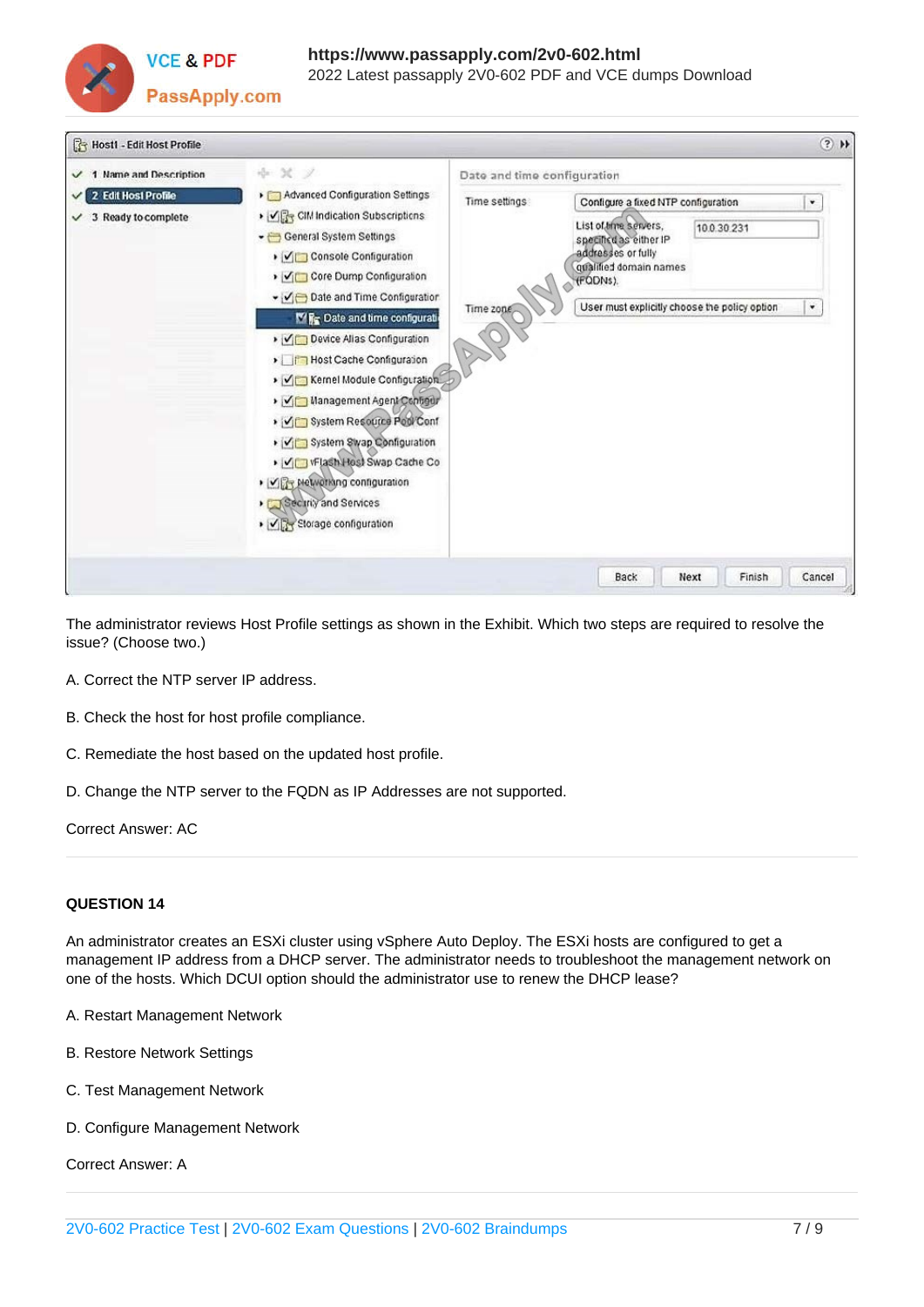

# **QUESTION 15**

A VMware vSphere 6.x Administrator sees the following output in esxtop:

2:32:21pm up 35 days 14:26, 819 worlds, 11 VMs, 28 vCPUs; CPU load average: 0.07, 0.07, 0.07 PCPU USED(%): 3.3 10 2.9 0.6 5.9 10.0 4.5 1.5 9.7 1.0 3.9 64 1.1 1.1 1.0 3.6 0.5 0.9 1.0 2.2 0.5 0.4 0.9 0.2 AVG: 5.5 PCPU UTIL(%): 5.1 10 5.0 1.3 7.8 12 5.8 2.8 11 2.1 4.2 52 2.1 2.4. 1 6 4.2 0.8 1.6 2.1 3.5 1.1 0.5 1.8 0.5 AVG: 5.9 CORE UTIL(%) 15 6.2 19 8.2  $12$ 55  $4.1$  $5.70$  $2.5$  $5.3$ 1.8 2.0 AVG: 11

| 10       | GID      | <b>NAME</b>     | nwid | NUSED | NAUN         | <b>NSYS</b>              | <b>COMPANY</b> | <b>NVMWAIT</b> | MRDY | NUDLE  | <b>MOVRLP</b> | <b>NCSTP</b> | <b>NMLMTD</b> | <b>NSWPWT</b> |
|----------|----------|-----------------|------|-------|--------------|--------------------------|----------------|----------------|------|--------|---------------|--------------|---------------|---------------|
| 56232    | 56232    | atxlab-puppet-m |      | 65.67 | 54.17        | 0.09:                    | 038.66         | 0.74           |      | 143.55 | 0.04          | 0.00         | 0.00          | 0.00          |
| 21740    | 21740    | NSX Controller  |      | 32.60 | 35.99        | 0.43                     | 854,78         | 0.00           | 0.19 | 361.17 | 0.05          | 0.00         | 0.00          | 0.00          |
| 334303   | 334303   | ausmatyrops01   |      | 6.41  | 9.17         | <b><i><u>COM</u></i></b> | 881.58         | 0,34           | 0.19 | 188.87 | 0.03          | 0.00         | 0.00          | 0.00          |
| 49196    | 49196    | ausmatvrli01    |      | 5.11  | 8.2862570.14 |                          | 884.27         | 0.38           | 0.24 | 189.86 | 0.03          | 0.00         | 0.00          | 0.00          |
| 77058332 | 77058332 | esitop.10128716 |      | 3.72  |              | 0.01                     | 95.46          |                | 0.00 | 0.00   | 0.01          | 0.00         | 0.00          | 0.00          |
| 6400419  | 6400419  | ausmatyrops04   |      | 3.22  | 4.55         | 0.05                     | 886.11         | 0.20           | 0.18 | 193.32 | 0.01          | 0.00         | 0.00          | 0.00          |
| 7833     | 7833     | hostd 34322     |      | 2.32  | 2.28         | 0.00                     | 3066.36        |                | 0.05 | 0.00   | 0.00          | 0.00         | 0.00          | 0.00          |

What does the %RDY column represent?

- A. CPU Cycle Wait Percentage
- B. CPU Utilization
- C. CPU Ready
- D. Idle CPU Percentage
- Correct Answer: C

The percentage of time the world was ready to run.

A world in a run queue is waiting for CPU scheduler to let it run on a PCPU. %RDY accounts the percentage of this time. So, it is always smaller than 100%.

[2V0-602 Practice Test](https://www.passapply.com/2v0-602.html) [2V0-602 Exam Questions](https://www.passapply.com/2v0-602.html) [2V0-602 Braindumps](https://www.passapply.com/2v0-602.html)